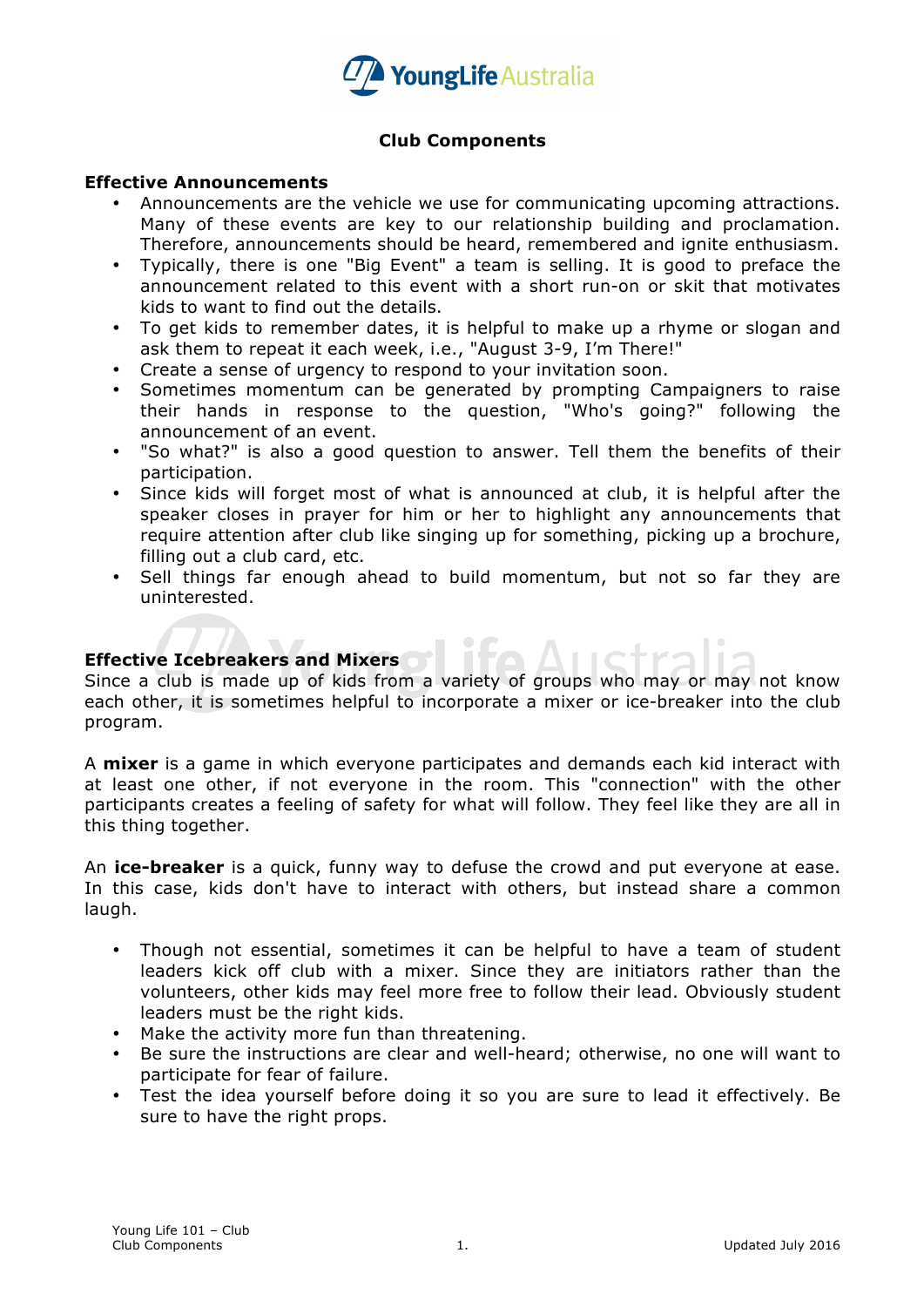

### **Effective Walk-Ons**

A run-on is a short skit that interrupts the flow of club. It can be a one-shot deal or a skit that is built on for several weeks running. It can be used to sell an event or just get a quick laugh. A continuous run-on creates an air of anticipation for what is coming as kids look forward to the next act.

### **Weekly Run-Ons**

- The characters should be clearly defined and easy to stereotype.
- Some of the dialogue should be repeated each week so the kids can say the lines along with the characters.
- Each episode should build toward a finale.
- It is effective, where desired, for the underdog to experience victory in the finale.
- Don't drag it out either by over-milking individual episodes, or by carrying it out for more than six or seven episodes.
- Pick an appropriate theme song to kick off the run-on so kids know its coming and get quiet for the dialogue.

### **One-Time Interupters**

- Come in suddenly, unannounced, even interrupting a song sometimes.
- Be well-rehearsed: A few well-chosen lines are better than rambling dialogue (often a consequence of inadequate preparation).
- Be short: Quit while they are wanting more.
- Dazzle them with visuals: either some memorable costumes, I-can't-believe-they-just-did-that antics, a goofy face, or by using humorous props (i.e. a bucket of water that's really confetti).

### **Effective Skits**

Historically, the reasons we do skits at club are as follows:

- laughter helps break down barriers;
- skits show humorous side of leaders;
- kids up front invites participation for all;
- they focus a diversity of kids on a common experience;
- done well, they portray a commitment to excellence, which communicates caring.

Introduce the skit with a creative idea that gets everyone's attention (funny costumes are good for this). You want kids excited about the skit before it ever takes place.

Involve a cross-section of the kids in club (don't use the same ones each week). Limit the number of Campaigners in skits.

Be crystal clear to the participants and the audience what the point of the skit is, and how it will run. A prerequisite of this is thoroughly thinking through the best way to run the skit.

Make sure every member of the audience is involved (cheering for their team, letting them in on the punch line, judging).